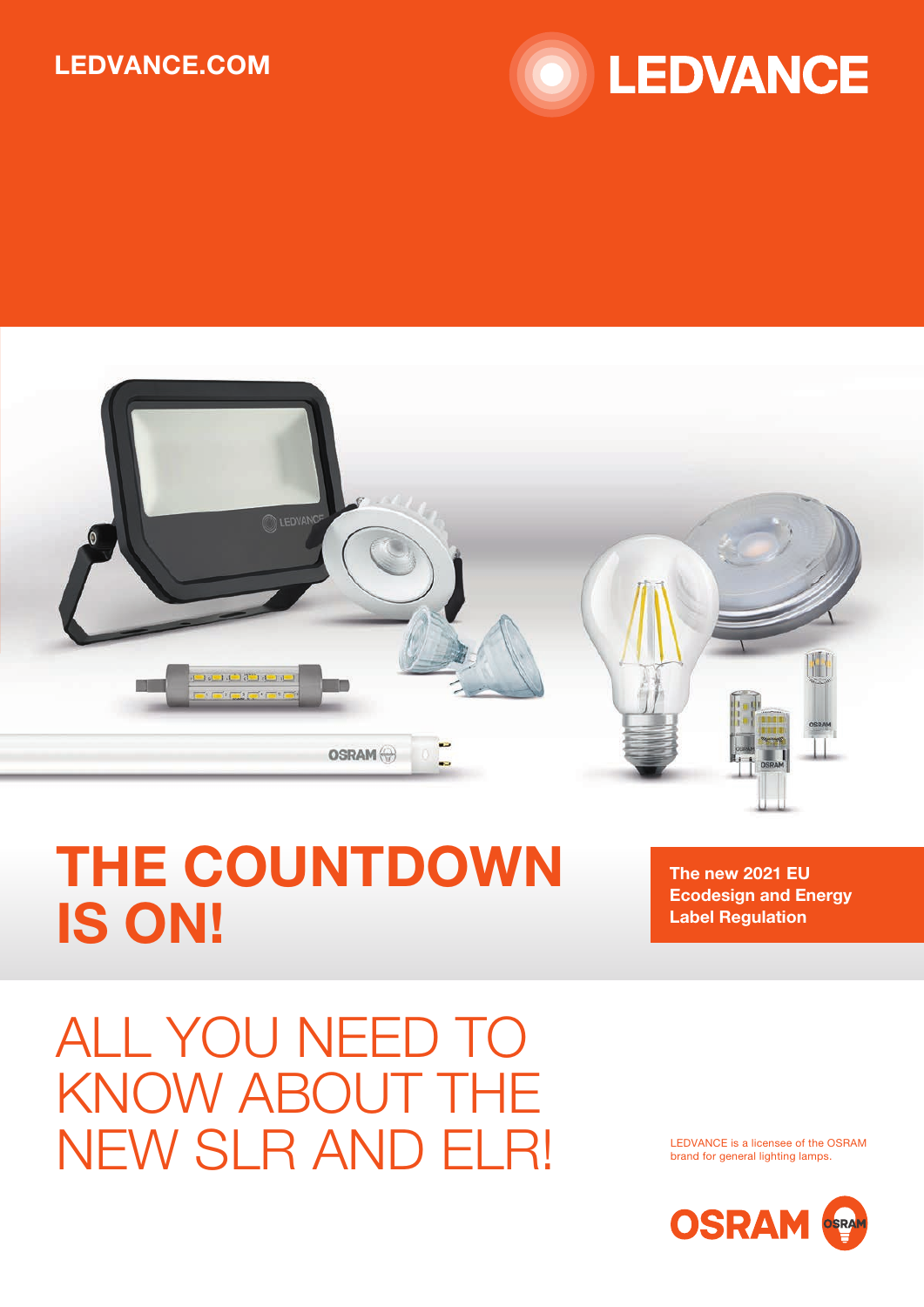## NEW RULES, TRUSTED PARTNER

THE NEW SINGLE LIGHTING (SLR) AND ENERGY LABEL (ELR) REGULATIONS – LEDVANCE EXPLAINS WHAT'S NEW.



Some fundamental changes are coming to the lighting market in 2021. These changes are being triggered by the new EU 2019/2020 Single Lighting Regulation (SLR) and the new EU 2019/2015 Energy Label Regulation (ELR)\*. The aim is to protect the environment, boost consumer protection and improve the sustainability of products.

The regulations no longer distinguish between modules, lamps and luminaires. Instead, they refer only to light sources. Energy efficiency, for example, will therefore be evaluated only for the light source. Relevant product characteristics will be documented in the EPREL database (European Product Database for Energy Labeling). Based on the energy efficiency achieved, each light source will be given a new classification and a new label between A and G. In addition, some products will no longer be permitted to be placed on the market in the EU.

\*And relevant supplements from December 2020

#### DEFINITION OF A LIGHT SOURCE

A light source is an electrically operated product that emits white light. This may be a lamp, a module or a luminaire with fully integrated components. Luminaires may be a light source (fully integrated luminaire) or may contain one or more light sources (containing product).

### THE NEW SLR/ELR – THE MOST IMPORTANT CHANGES

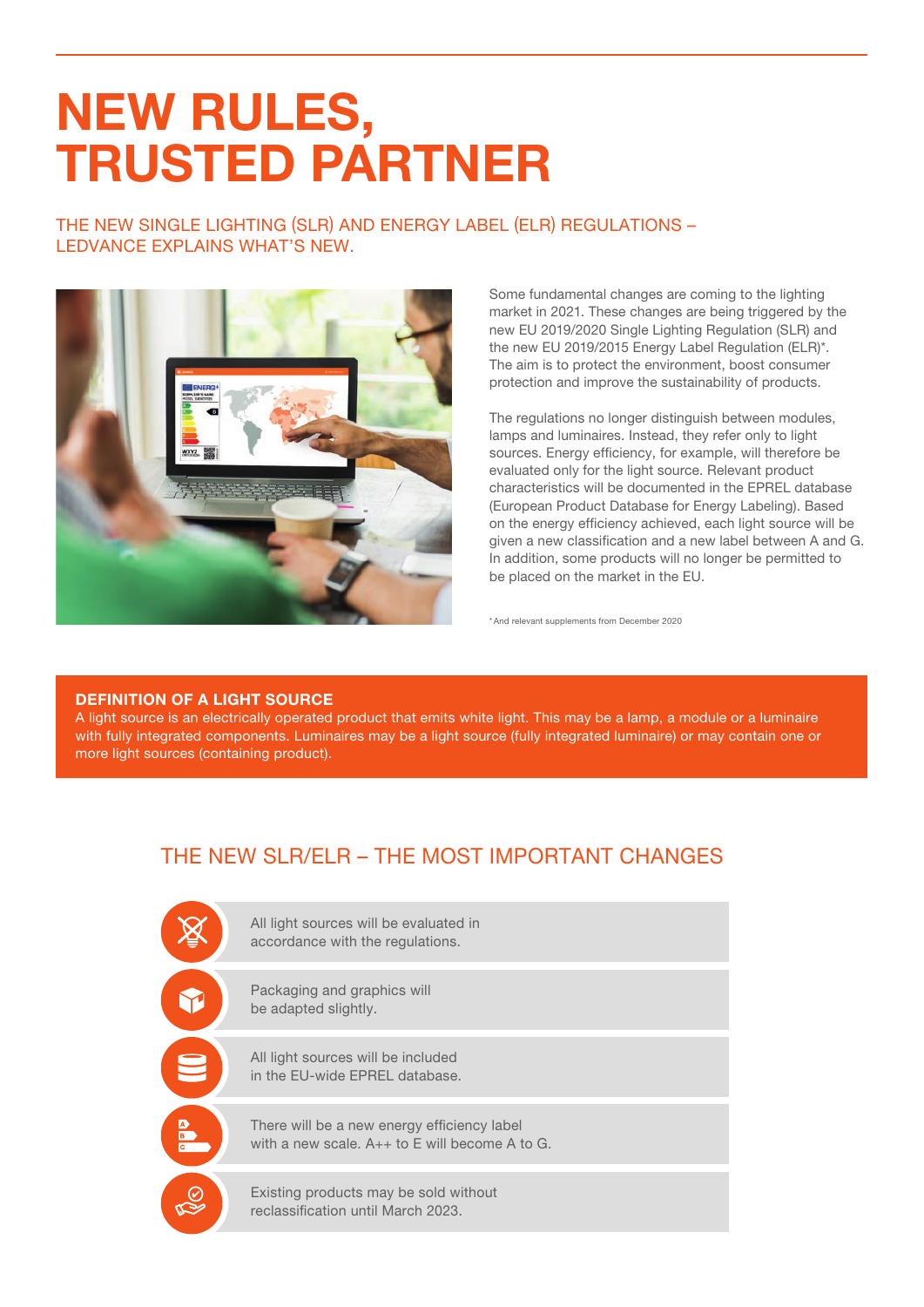

### WHICH LIGHT SOURCES ARE AFFECTED BY THE NEW REGULATIONS?

#### LIGHT SOURCES = LIGHT EMITTING DEVICES OR FULLY INTEGRATED LUMINAIRES



SLR entered into force in December 2019. It will apply from September 1, 2021.



All light sources placed on the market from September 1, 2021 will require a new energy efficiency label in accordance with the regulation.



Light sources that have been placed on the market by August 31, 2021 may be sold with their old labels until March 1, 2023. From March 2023, these products must be relabeled.

### **PRODUCTS** NOT AFFECTED

— Emergency lighting

- Battery-powered light sources
- Original artwork
- Lighting for military and transport equipment and vehicles
- Screens and displays
- Medical equipment
- Marine equipment — A few specialty or
- niche products
- Luminaires with replaceable light sources

# COMPREHENSIVE LABELING

FROM A TO G: THE NEW ENERGY EFFICIENCY LABEL WILL RECLASSIFY LIGHT SOURCES FROM FALL 2021. LEDVANCE PRODUCTS ARE ALREADY INCLUDED IN THE EPREL DATABASE.



New order of criteria

The energy efficiency classes will be renamed and rescaled: A++ to E becomes A to G.

NEW: a product specific QR code



In accordance with EU Regulation ELR 2019/2015, all light sources must be listed in the EPREL database (European Product Database for Energy Labeling) from September 1, 2021 where they will be assessed and relabeled on the basis of ecological and sustainable aspects, among other things. All light sources will therefore be reclassified. The QR code links to further information including the manufacturer's product data stored in the EPREL database.

LEDVANCE guarantees full registration of its products.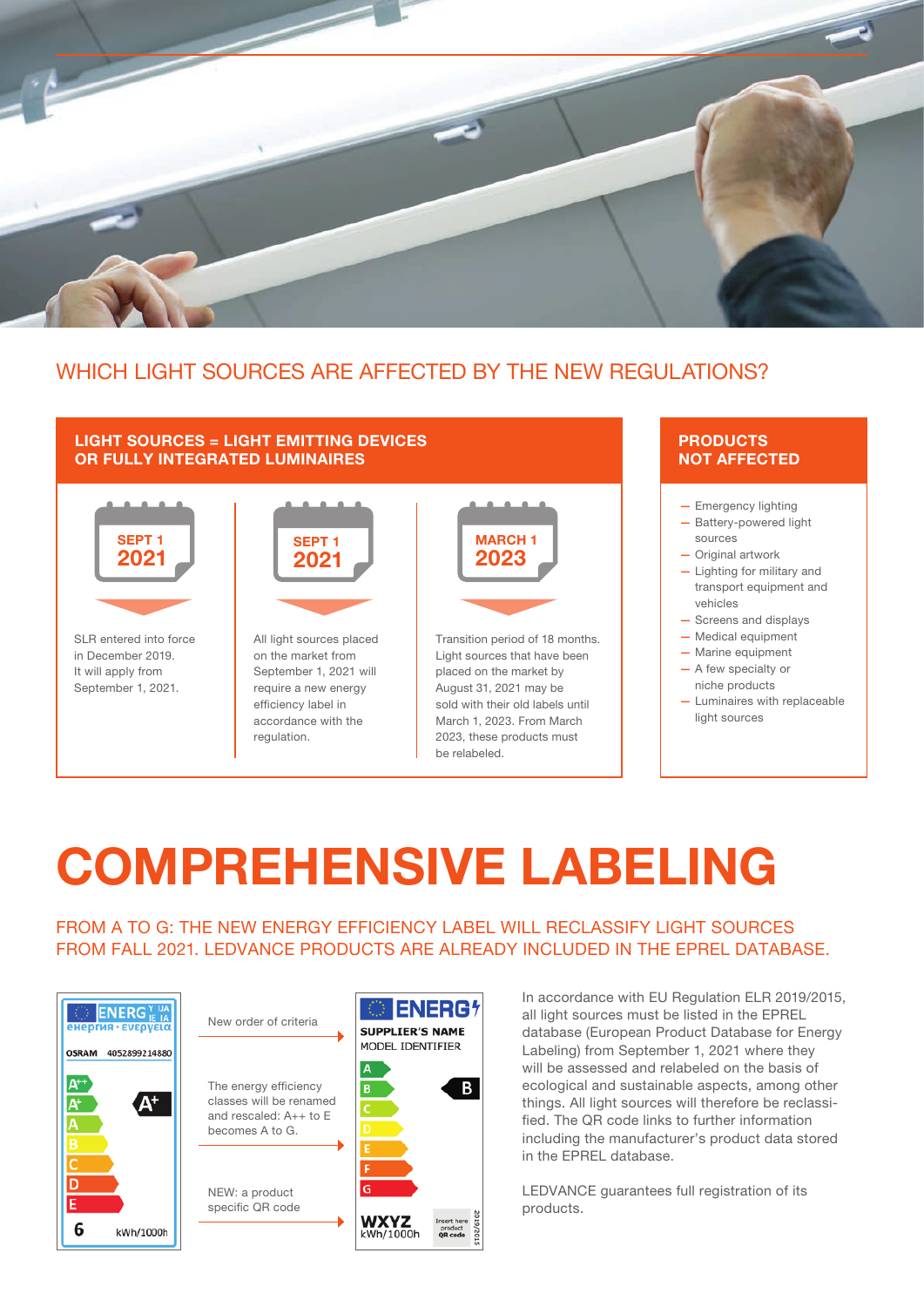## WE'VE GOT ALTERNATIVES

### LEDVANCE CAN OFFER YOU DIRECT REPLACEMENTS FOR ALL PRODUCTS AFFECTED

Products that do not achieve the minimum efficiency required by SLR may no longer be manufactured or sold from certain dates. LEDVANCE defined all the affected products early on and developed suitable alternatives. There will also be a transition period which regulates the listed products' end of production and sale. For the time after that, LEDVANCE can offer you products for direct replacement. The good news is that there's a solution waiting for you before the matter turns into a problem.

### PHASEOUT AND LEDVANCE REPLACEMENT PRODUCTS

| <b>PRODUCTS AFFECTED</b>                                                                                                                                                                             |   | <b>BANNED FROM<sup>1</sup></b> | <b>LED REPLACEMENT</b><br><b>PRODUCTS</b> |
|------------------------------------------------------------------------------------------------------------------------------------------------------------------------------------------------------|---|--------------------------------|-------------------------------------------|
| <b>COMPACT FLUORESCENT LAMPS</b><br>CFLi - E27, E14 etc.<br>with integrated control gear                                                                                                             |   | SEPT 1,<br>2021                |                                           |
| <b>HIGH-VOLTAGE HALOGEN LAMPS<sup>2</sup></b><br>$R7s > 2,700$ lm<br>corresponds to approx. 140W                                                                                                     |   | SEPT 1,<br>2021                | 0000000                                   |
| <b>LOW-VOLTAGE HALOGEN LAMPS</b><br>GU4, GU5.3, G53<br>with reflector >10° beam angle                                                                                                                |   | SEPT 1,<br>2021                |                                           |
| <b>LINEAR FLUORESCENT LAMPS</b><br>T12 and T2                                                                                                                                                        |   | SEPT 1,<br>2021                | OSRAM -                                   |
| <b>LINEAR FLUORESCENT LAMPS</b><br>T <sub>8</sub><br>600 mm, 1,200 mm, 1,500 mm                                                                                                                      | 貮 |                                | SEPT 1,<br>OSRAM<br>2023                  |
| <b>HALOGEN PINS</b><br>G4, GY6.35, G9                                                                                                                                                                |   |                                | SEPT 1,<br>2023                           |
| Products that are already on the market may still be sold after this date, but may not be placed on the market again<br><sup>2</sup> Suitable for the light point, deviating photometric performance |   |                                |                                           |

#### YOU ASK THE QUESTIONS – WE HAVE THE ANSWERS

Would you like more information on SLR/ELR or have questions about specific light sources? The experts in our technical team are happy to advise you. You can reach our team by email at technik@ledvance.com or by phone at +49 89 780673-680.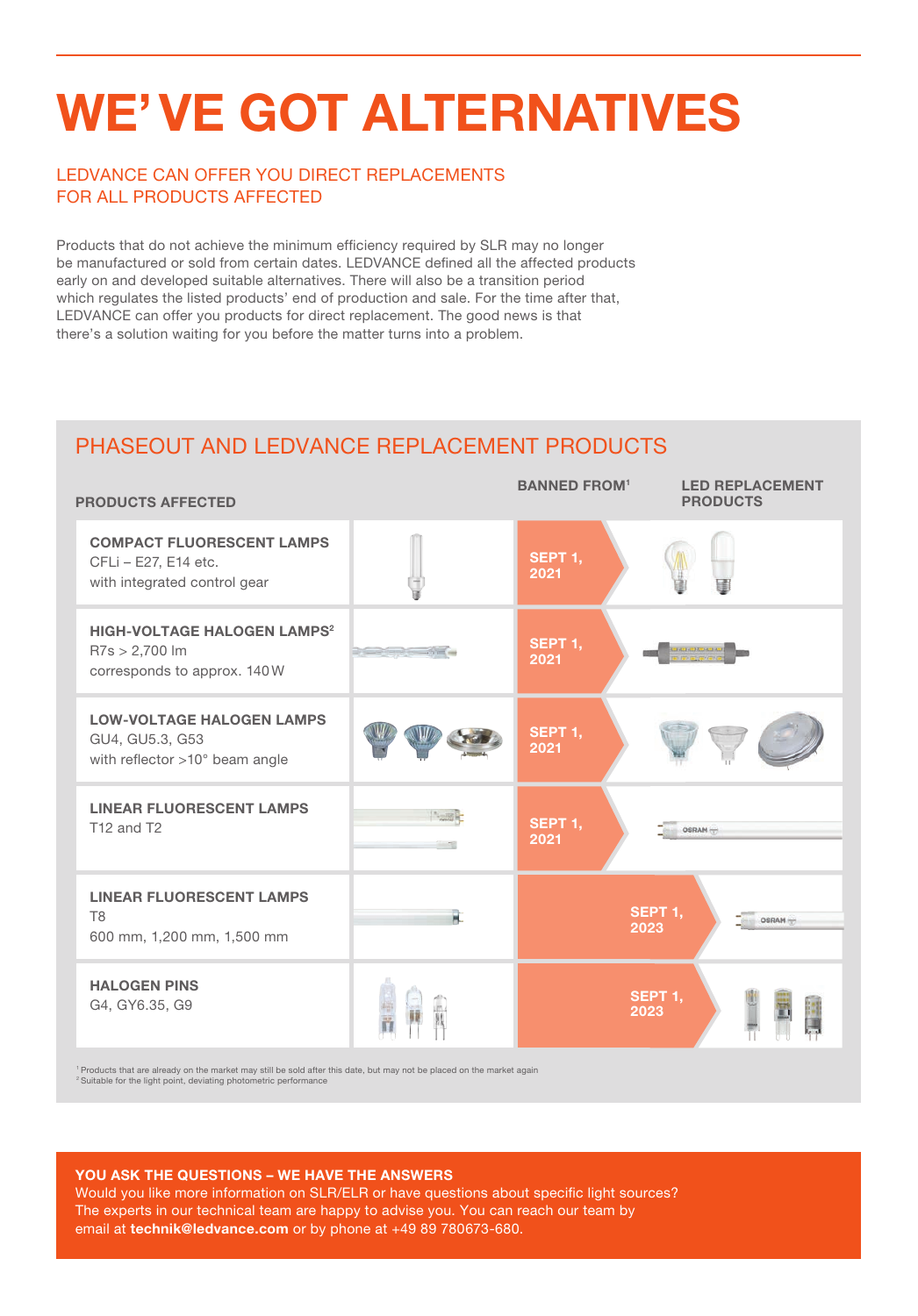

## PARTNERING YOU TO SUCCESS

### NEW SLR/ELR: THANKS TO LEDVANCE'S PRODUCTS, INFORMATION AND SERVICES YOU ARE ALWAYS ON THE SAFE SIDE.

Regulations such as SLR/ELR are a challenge for wholesalers, installers and project planners. That's when having a reliable partner at your side is a real bonus. A partner like LEDVANCE. We will help you negotiate this jungle of quidelines. Our products meet at least the current and future legal requirements. With our broad product range and wealth of experience, we accompany you every step of the way.

We offer efficient lamp replacements as well as a great selection of luminaires and electronic components, acting as an inspiration for successful businesses.



### YOUR LEDVANCE BENEFITS AT A GLANCE:



We will continue to offer you lamps and components from the leading OSRAM brand.



We provide many customized solutions involving LED luminaires, lamps and components. We use innovative lighting technologies and systems to constantly improve and expand our product portfolio.



LEDVANCE will handle all data management for its products regarding SLR/ELR.



All LEDVANCE products are EPREL-registered and labeled with all the relevant information.

LEDVANCE is committed to a circular economy and sustainable products.